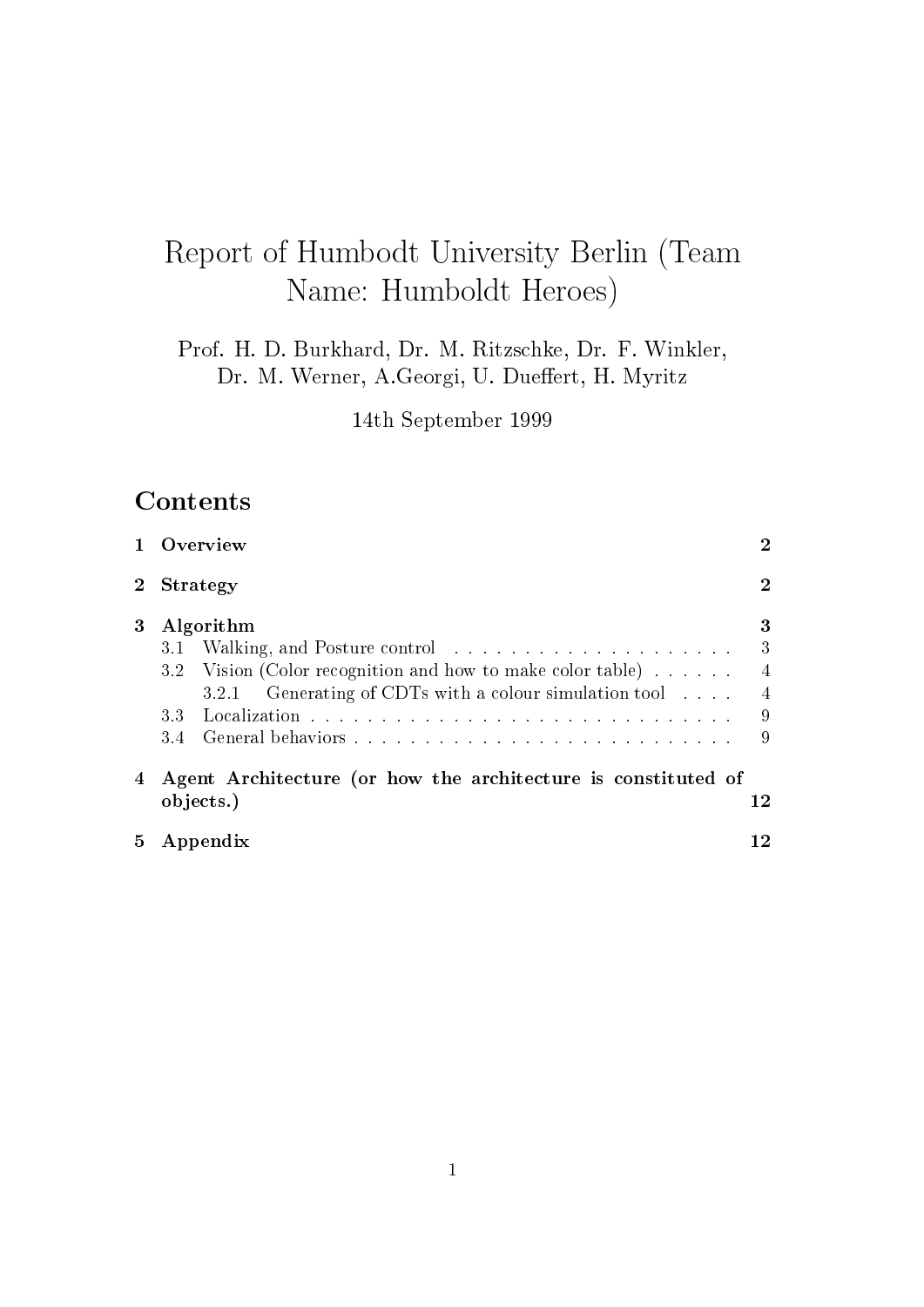### Overview  $\mathbf{1}$

The team members include students as well as members of the teaching stuff from the Institute of Informatics at the Humboldt University.

They represent the groups of Artificial Intelligence, Responsive Computing, and Signal Processing, respectively.

It was the aim of the project to combine the skills of these disciplines to program football playing legged robots.

An underlying idea was to use the experiences from the simulation league for the general structure of the robot software. We still think that this concept is realistic. But the restricted time forced us to use a very simple reactive approach for the RoboCup 1999.

Our general research interests can be described as follows:

We are using methods from Distributed AI for knowledge processing and control based on mental models of deliberation. We are interested in the development of skills on higher level decision protocols using methods from Machine Learning especially from Case Based Reasoning.

We are specifically interested in developing normal consensus protocols, collision avoidance protocols and would like to develop new models of faults, e.g., the opposing soccer team would be considered as a new type of a fault.

We are interested in novel algorithms for image processing and their implementation in embedded systems. We would like to apply parallel computing structures for image processing using the pixel-bit parallelism principles of distributed arithmetic. Scalable resolution allows simultaneous suppression of noise, sharpening of discontinuities and labelling of important data.

### $\overline{2}$ **Strategy**

We have experience in the design of agent architectures for the simulation league, where we have used belief-desire-intention approaches. There we have developed a couple of basic skills (e.g. for kicking, dribbling, ball interception). The choice of desires and intentions is based on utility calculations, which lead to individual plans on the base of the available skills. Cooperation is performed using the known behaviors of team mates.

We already have some experience with robots where robots need to cooperate to execute a specific task. Our approach is based on CORE (COnsensus for

 $\overline{2}$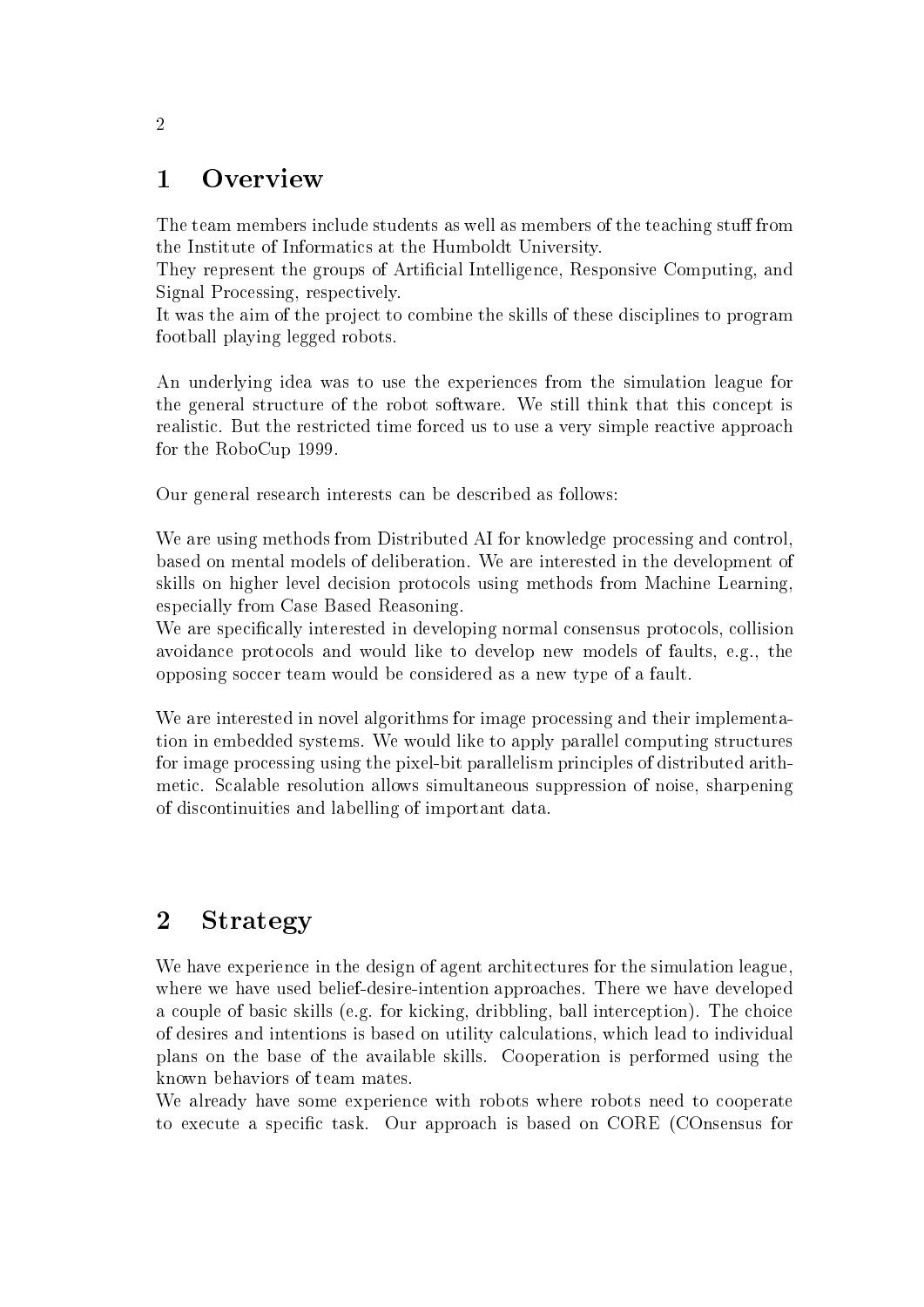REsponsiveness) middleware which was developed by our group for a cluster of workstations. In this project we will add an extra level of difficulty by modeling hostile faults. We also plan to use sophisticated search techniques such as Tabu Search and Simulated Annealing to develop a strategy and decide on particular moves.

Furthermore, we have some experience in hardware/software co-design and implementing low level signal processing procedures for recognition tasks both in hardware and in software.

We got some experience in implementation of effective control methods from experiments with the minirobot system KHEPERA. So we could make comparisons between decision- rules-controller and fuzzy-logic-controller.

### 3 Algorithm

We have distinguished four main parts which we call Cortex, Brain, Body, and Communication. Messages are passed between these modules according to the underlying control structure.

### $3.1$ Walking, and Posture control

The general idea is to transmit the plans computed by the Brain to the Body and performed it by the available skills. The Body controls the movement of the legs in order to turn, move, kick etc. Additionally, there exists a direct information flow between Cortex and Body for immediate actions, e.g., for keeping track of the ball. This imposes some rudimentary layered architecture.

Realization: We did not develop our own skills. This was a real drawback since the usage of the available skills (LE2 module) caused several problems. The main disadvantage was a missed possibility to interrupt a movement in process. Another disadvantage was a lack of movements' precision.

We tried to overcome these disadvantages by several means:

- $\bullet$  To interrupt a movement, we insert an interception function between LE2 module and the robot module. Its task was to intercept outgoing commands and to report success to the LE2 module.
- To improve the real-time behavior, we used a priority queue to transmit commands to the body. Sent but not yet executed command that became superfluous are throw away.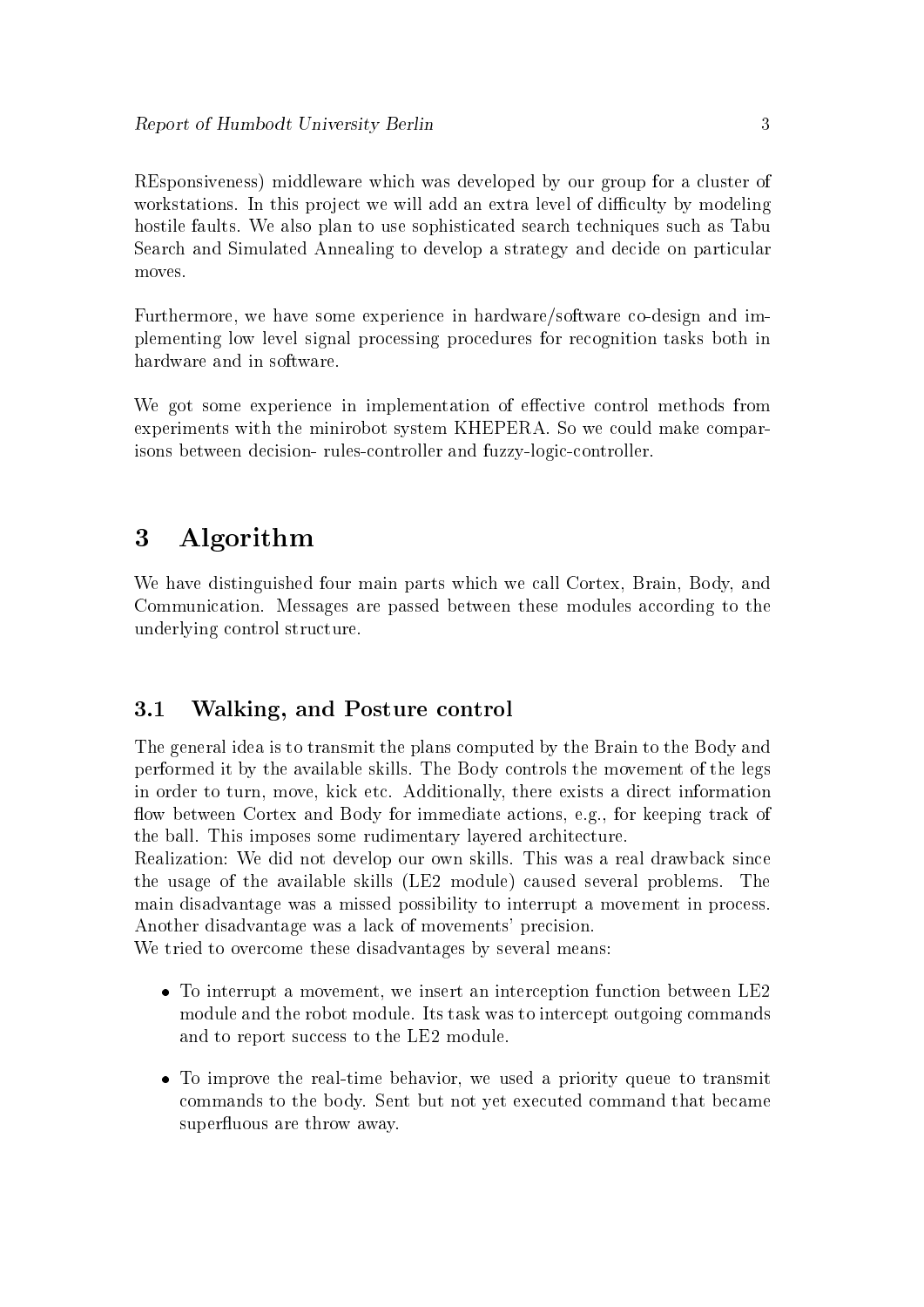

Figure 1: CDT-contents in the HLS space

• Critical parts of a movement are executed in the step-wise mode. That shall increase the movement's accuracy.

However, the creation of a real-time walking and posture control is a mayor objective to become an appropriate competitor in the next competition.

### Vision (Color recognition and how to make color table) 3.2

The Cortex uses the Color Detection Engine to identify the objects in the image by common procedures of image-processing to find the object parameters, e.g. position, width, center-point. The control of head motions is subject of the Cortex.

### $3.2.1$ Generating of CDTs with a colour simulation tool

It is well known, there are some possibilities to describe the colour in a picture. Common colour spaces are for instance RGB, YUV (the PAL/European standard for colour television broadcasting) and HLS(Fig.1), where H is for the Hue (the H value is a degree value through colour families), L for Lightness  $(1 = \text{white},$  $0 =$  black) and S fore Saturation (that is the degree of strength of a colour greater is S, the purest is the colour).

The robot-eye use the YUV space and so we can analyze the YUV-values in a robot-image. But we want to create CDTs for a wide range of lightness/darkness and of saturation, because the robot sees different colours in the pictures if he looks from different viewpoint to the same objects. On the other side we found in our testing-period, that every robot had from the same viewpoint under the same light conditions little different YUV-values.

Therefore we realize a way to develop our CDT's with four steps:

Step  $1$ :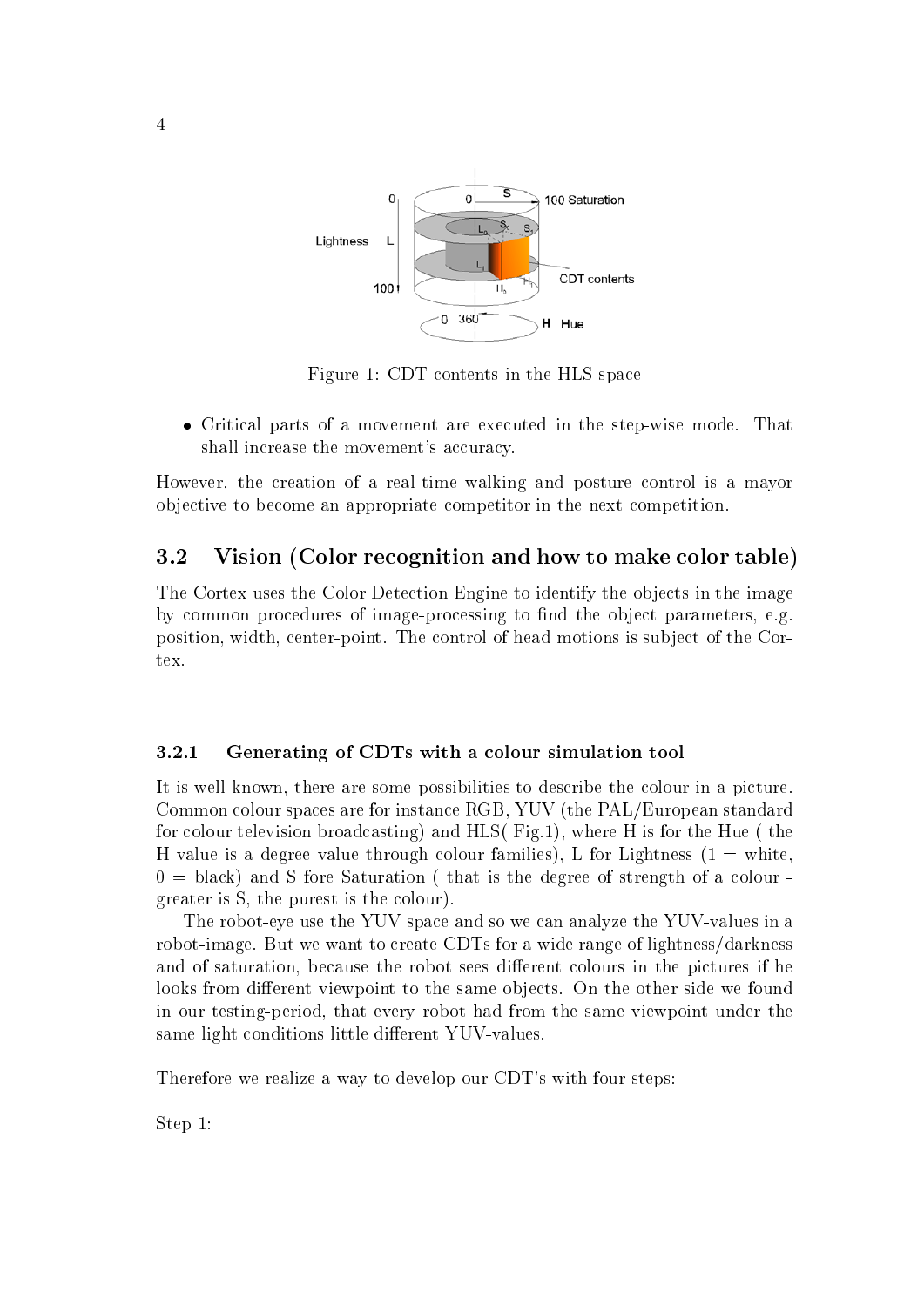Shooting session to get some images from all relevant objects (ball, goals, playerdress, landmarks), we use different viewpoints and - if enough time, all our robots.

### Step  $2$ : (Fig. 2)

Analyzing of the YUV values and transformation via RGB in the HLS space. Our tool allows us to use the mouse for moving a reticule over the object. With the help of the statistical componente we get for H.L.S the mean value and the standard deviation.

### Step 3:

Now we use a second tool (Fig.3) to simulate possible combinations of HLS around the mean values of H,L,S - with the help of random numbers of the constant distribution like radio noise. Every generated HLS-point (we use *i* 1000 points) will be transformated in the YUV space and the resulting borderlines of YU and YV plane built our CDTs, which we can save in a file  $(Fig.4)$ .

### Step 4:

Checking: We check the quality of our CDTs with a further program using originally robot-images.

This tool allows - if it is necessary - manually corrections of the CDTs.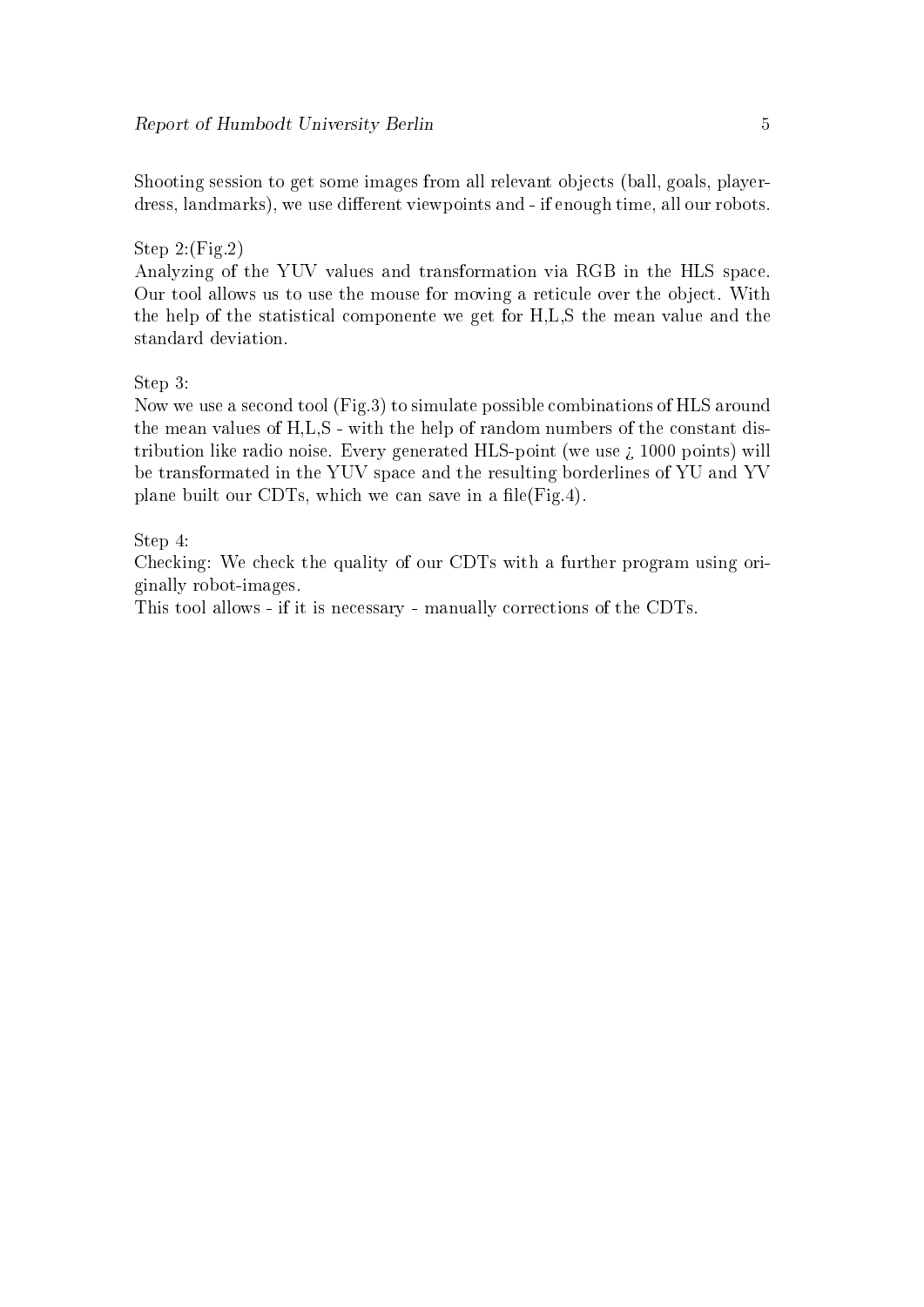

Figure 2: Analyzing Tool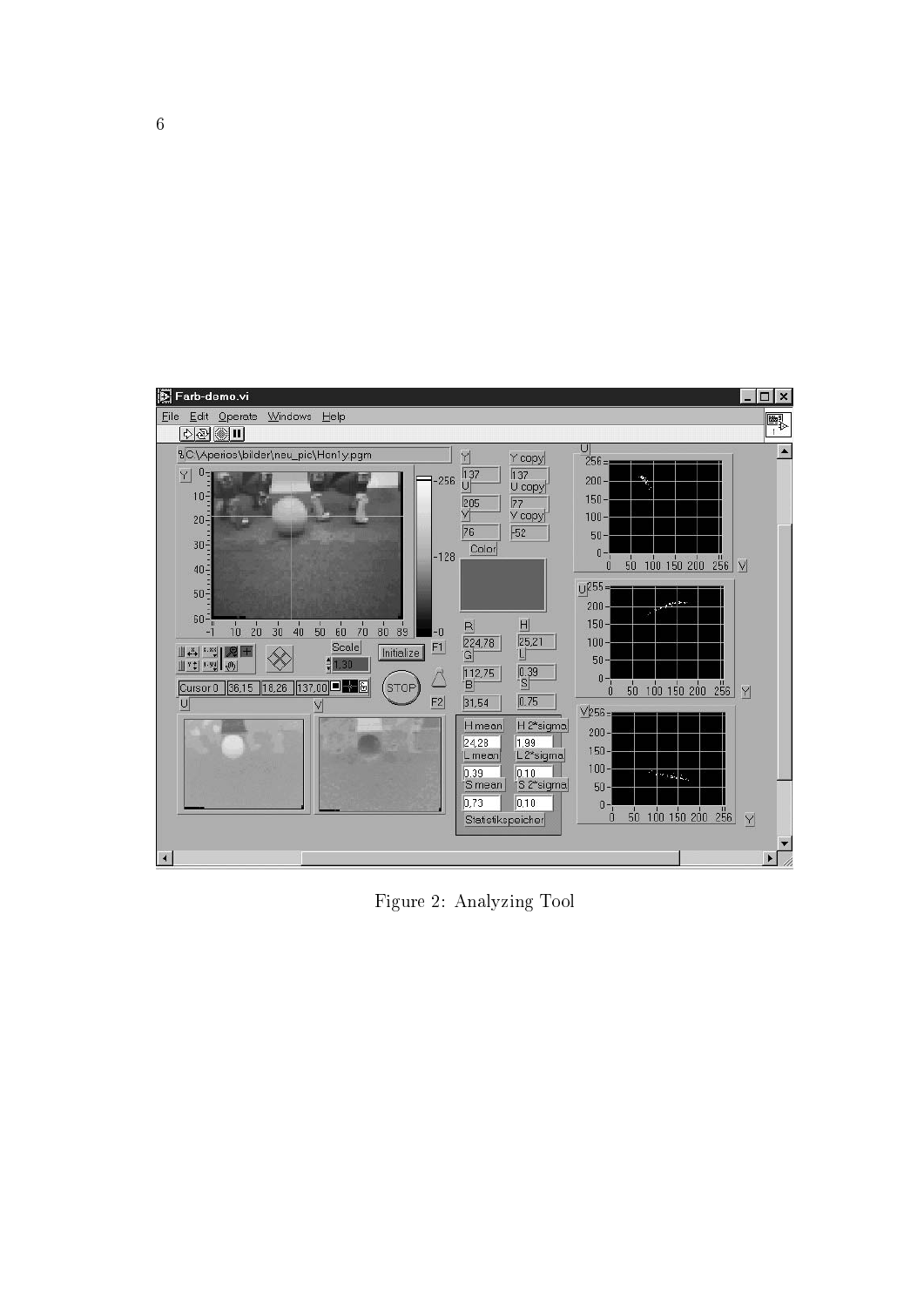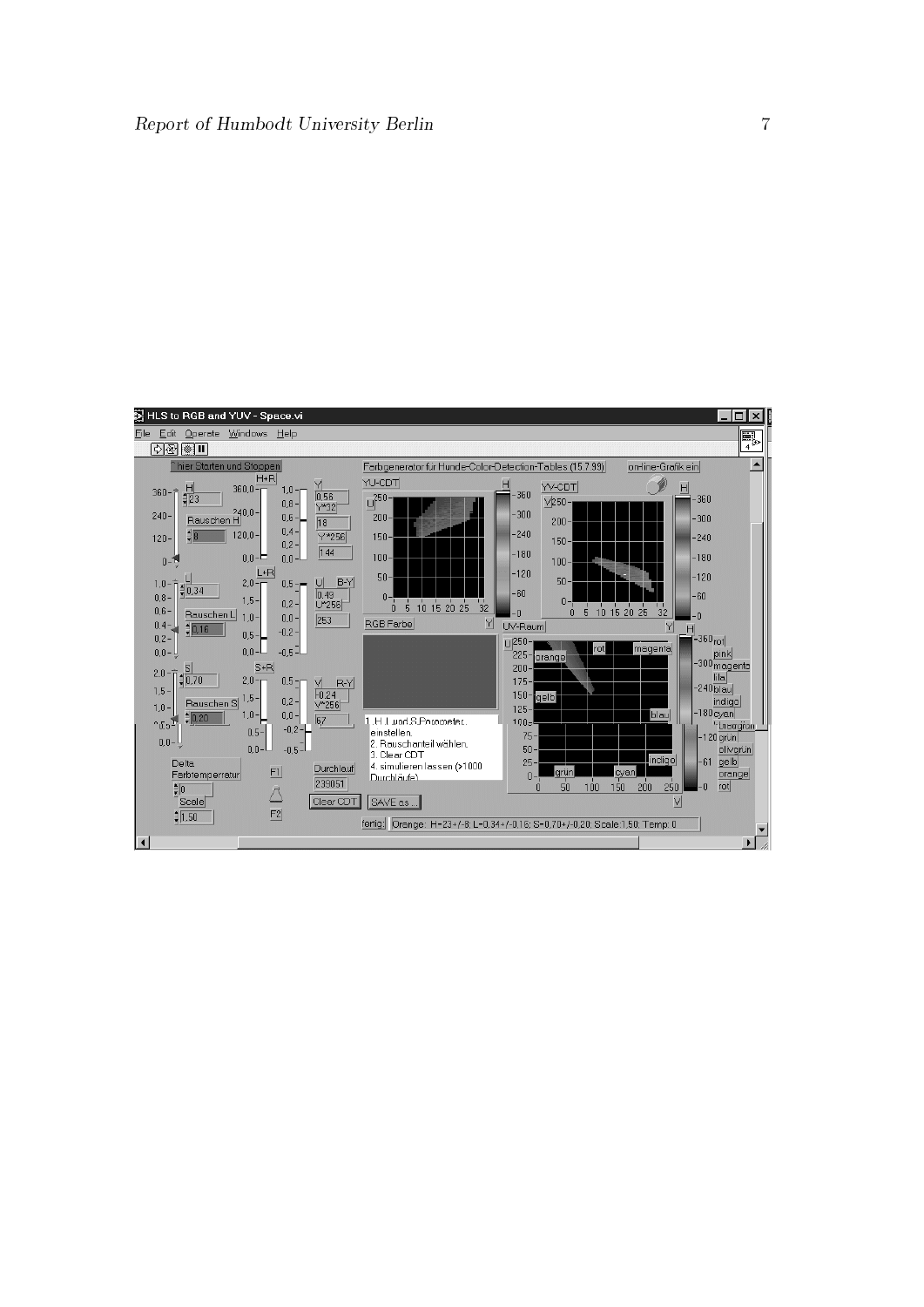```
//Orange: H=25+/-5; L=0,39+/-0,18; S=0,74+/-0,22; Scale:1,50; Temp: 0
x
      0, 0, 0, 0,0, 0, 0, 0,0, 0, 0, 0,0, 0, 0, 0,0, 0, 0, 0,0, 0, 0, 0,0, 0, 0, 0,0, 0, 0, 0,0, 0, 0, 0,0, 0, 0, 0,166, 195, 88, 104,
      162, 202, 83, 103,
      163, 205, 79, 102,
      166, 208, 76, 99,
      171, 224, 71, 97,
      176, 229, 67, 95,
      173, 232, 64, 93,
      175, 241, 61, 90,
      179, 236, 58, 90,
      187, 248, 54, 85,
      186, 253, 49, 84,191, 255, 47, 83,
      197, 252, 41, 81,
      196, 252, 38, 78,
      197, 255, 36, 77,
      203, 255, 31, 77,
      202, 255, 29, 81,
      200, 255, 30, 81,
      197, 255, 26, 78,
      208, 249, 36, 67,
      223, 243, 39, 51,
      0, 0, 0, 0\rangle ,
```
Figure 4: The generated CDT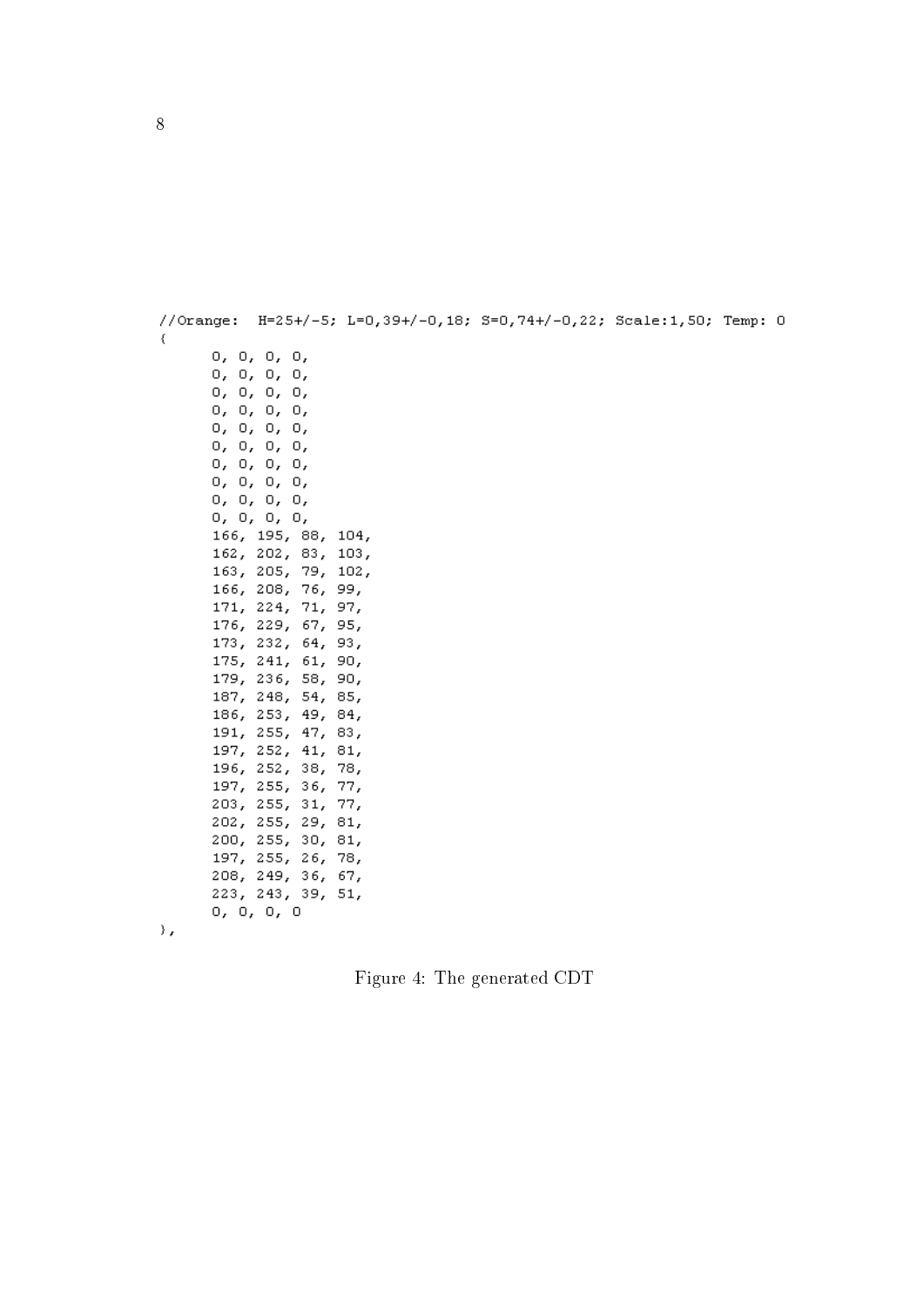### Localization 3.3

The robot had to stop each time he tries to localize himself on the field. Then he turns his head in a predefined way to a 180 degree angle, all seen flags and goals are stored.

The dog can now calculate his own position and body direction with these informations.

For more details please look at appendix.

The calculations are most of the times correct, only if the number of seen flags is very low or the distance to a flag or a goal is quite wrong, than the calculation could went wrong very hard.

A hard time of seconds must passed until the next localization should be executed.

### $3.4$ **General behaviors**

Idea: The software architecture of the Brain is oriented on mental modelling of agents (BDI), which is used by AT Humboldt in the virtual RoboCup. It transforms the received data into an internal world representation ("belief"). It identifies possible options ("desire") and commits for useful plans ("intention").

Actually, we did not finish the work on this concept for RoboCup. Instead, we used a very simple reactive approach:

Look for the ball

Run to ball

Search and position for opponent goal

Go with the ball to opponent goal

Kick if you are near the opponent goal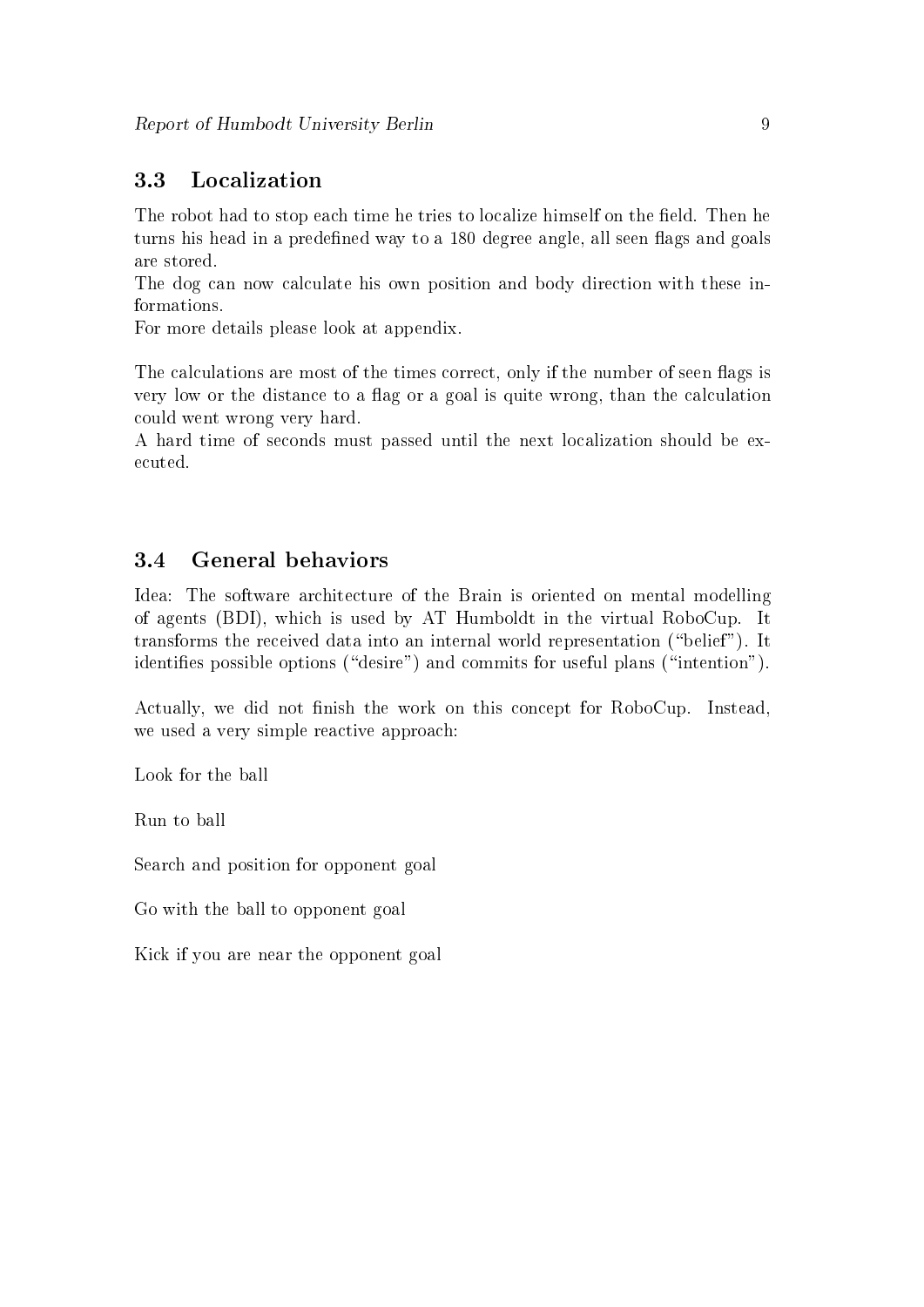

 $\mathbf{B}$  bs of  $\mathbf{B}$  and  $\mathbf{B}$  of  $\mathbf{B}$  of  $\mathbf{B}$  of  $\mathbf{B}$  . In the set of  $\mathbf{B}$  of  $\mathbf{B}$  is the set of  $\mathbf{B}$  of  $\mathbf{B}$  is the set of  $\mathbf{B}$  of  $\mathbf{B}$  is the set of  $\mathbf{B}$  is the set of  $\mathbf$ 



: E5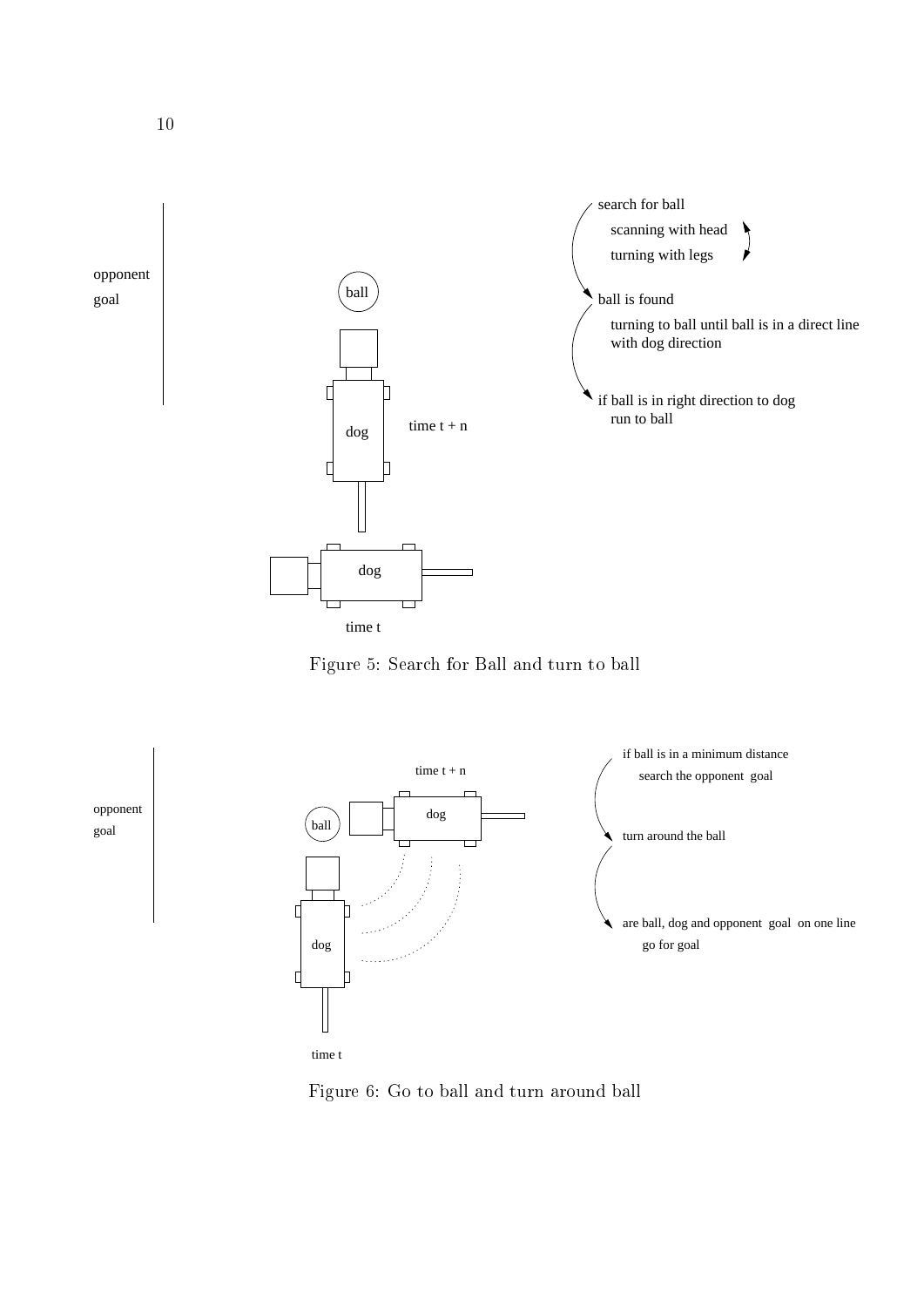

 $\blacksquare$ :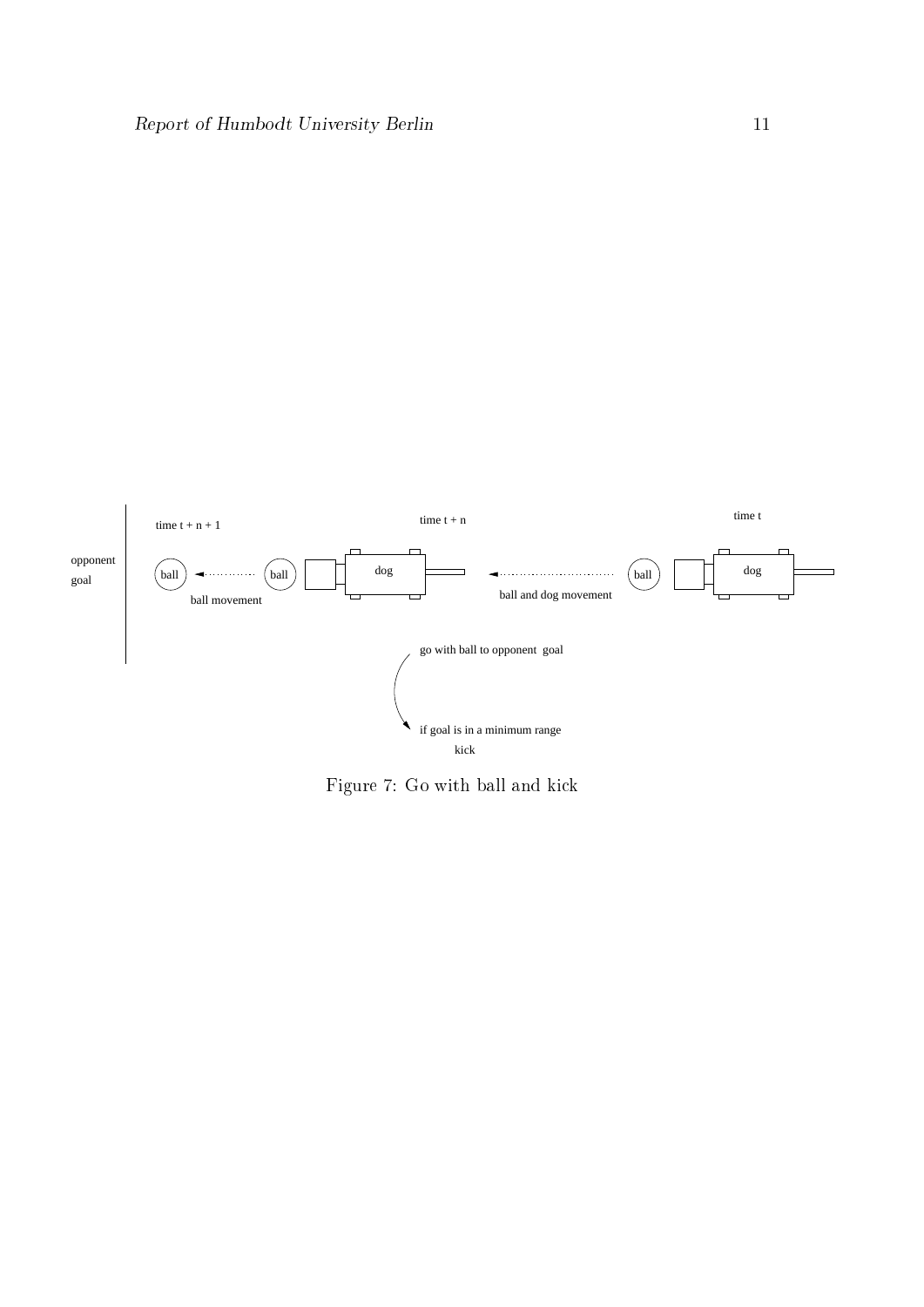

 $\mathbf{G}$  ,  $\mathbf{G}$  ,  $\mathbf{G}$  ,  $\mathbf{G}$  ,  $\mathbf{G}$  ,  $\mathbf{G}$  ,  $\mathbf{G}$  ,  $\mathbf{G}$  ,  $\mathbf{G}$  ,  $\mathbf{G}$  ,  $\mathbf{G}$  ,  $\mathbf{G}$  ,  $\mathbf{G}$  ,  $\mathbf{G}$  ,  $\mathbf{G}$  ,  $\mathbf{G}$  ,  $\mathbf{G}$  ,  $\mathbf{G}$  ,  $\mathbf{G}$  ,  $\mathbf{G}$  , ted)

# - - - - -

 &   , 2  $\mathbf{A} = \mathbf{A} \mathbf{B}$  and  $\mathbf{A} = \mathbf{B} \mathbf{A}$  and  $\mathbf{A} = \mathbf{A} \mathbf{A}$  and  $\mathbf{A} = \mathbf{B} \mathbf{A}$   + -

## 5 Appendix

12

, and the contract of the contract of the contract of the contract of the contract of the contract of the contract of the contract of the contract of the contract of the contract of the contract of the contract of the con

double Field::calculateOwnBodyDir()  $\sim$  0.000 : 0.000 : 0.000 : 0.000 : 0.000 : 0.000 : 0.000 : 0.000 : 0.000 : 0.000 : 0.000 : 0.000 : 0.000 : 0.000 : 0.000 : 0.000 : 0.000 : 0.000 : 0.000 : 0.000 : 0.000 : 0.000 : 0.000 : 0.000 : 0.000 : 0.000 : 0.000 :  $\text{SeenObject* f1} = \text{theFirstBestFlag};$  $\mathcal{L}$  . The original contract of the contract of the contract of the contract of the contract of the contract of the contract of the contract of the contract of the contract of the contract of the contract of the contr